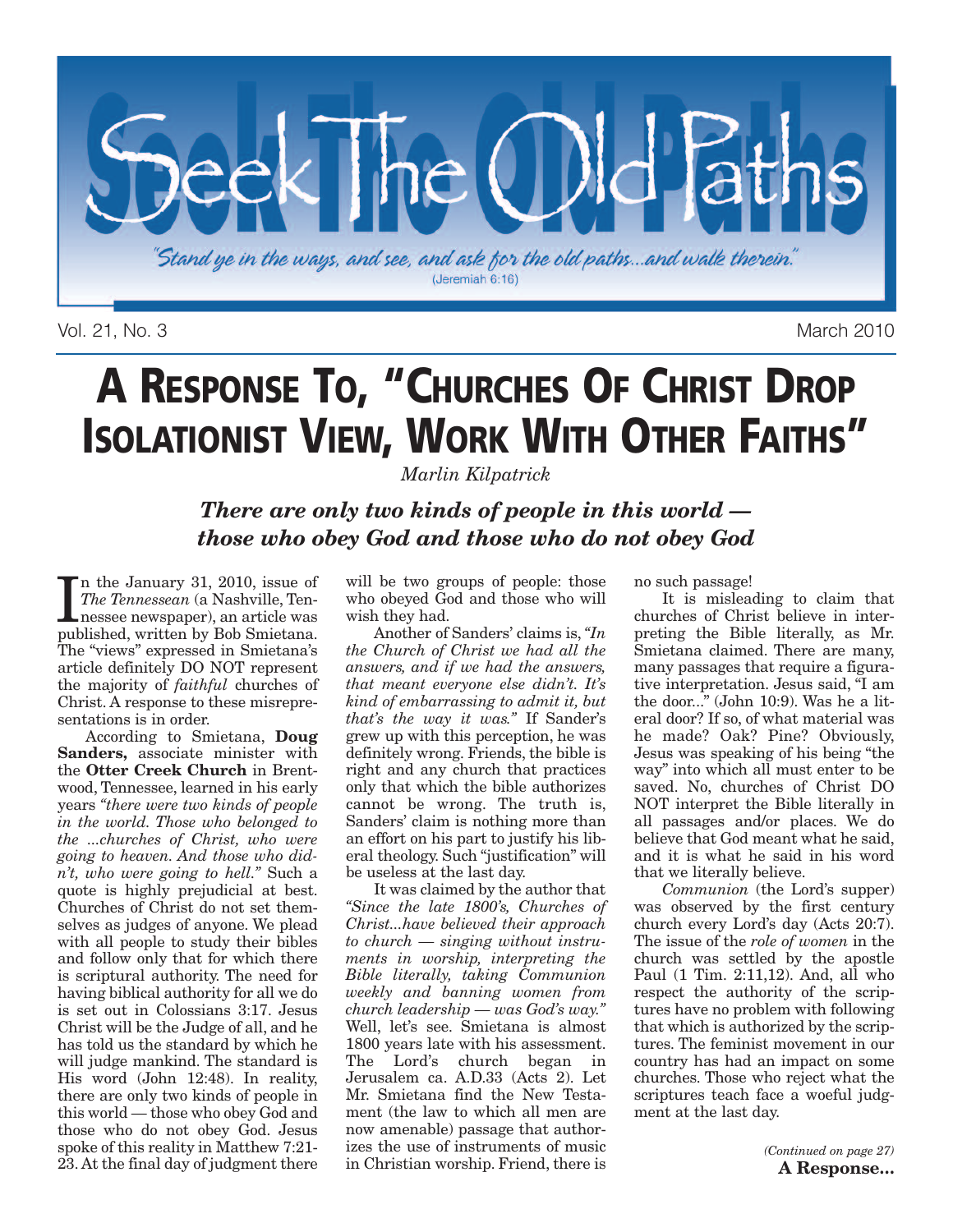

*Garland M. Robinson*

here are only two classes of people in the world: Christians and non-Christians, the saved and the lost (Matt. 7:13-14). There are no other possibilities! One day, all the dead will be raised either to eternal life or eternal damnation (John 5:28-29; Matt. 25:46). So, what does the Christian have the non-Christian does not? Everything that counts!

**Christians have God as their Father** (John 20:17). God is called our heavenly Father in Matthew 6:26,32. Christians are "the called of Jesus Christ...beloved of God, called to be saints: Grace to you and peace from God our Father" (Rom. 1:6-7). "Now therefore ye are no more strangers and foreigners, but fellowcitizens with the saints, and of the household of God" (Eph. 2:19).

Those in the world have *Satan as their father.* "Ye are of your father the devil, and the lusts of your father ye will do. He...abode not in the truth. because there is no truth in him...he is a liar, and the father of it" (John 8:44).

**Christians have Christ as their savior** (2 Peter 1:1). "Thou shalt call his name Jesus: for he shall save his people from their sins" (Matt. 1:21). "Christ is the head of the church: and he is the saviour of the body" (Eph. 5:23). He died so that all might be saved (Heb. 2:9).

Those in the world have *Satan as their adversary.* "Be sober, be vigilant; because your adversary the devil, as a roaring lion, walketh about, seeking whom he may devour" (1 Peter 5:8).

**Christians have a sure foundation.** "Nevertheless the foundation of God standeth sure, having this seal, The Lord knoweth them that are his" (2 Tim. 2:19).

Those in the world have a *foundation of sand.* "And every one that heareth these sayings of mine, and doeth them not, shall be likened unto a foolish man, which built his house upon the sand: And the rain descended, and the floods came, and the winds blew, and beat upon that house; and it fell: and great was the fall of it" (Matt. 7:26-27).

**Christians have peace with God.** "Therefore being justified by faith, we have peace with God through our Lord Jesus Christ" (Rom. 5:1). Christ is our peace (Eph. 2:14-16).

Those in the world are *enemies of God.*"Ye adulterers and adulteresses, know ye not that the friendship of the world is enmity with God? whosoever therefore will be a friend of the world is the enemy of God" (James 4:4).

**Christians have access to God.** Through Christ "we have access by one Spirit unto the Father. Now therefore ye are no more strangers and foreigners, but fellowcitizens with the saints, and of the household of God" (Eph. 2:18-19; 3:12). Through Christ we can "come boldly unto the throne of grace, that we may obtain mercy, and find grace to help in time of need" (Heb. 4:16; 10:19-22).

Those in the world are *aliens to God.* They "walk, in the vanity of their mind, Having the understanding darkened, being alienated from the life of God through the ignorance that is in them, because of the blindness of their heart: Who being past feeling have given themselves over unto lasciviousness, to work all uncleanness with greediness. But ye have not so learned Christ" (Eph. 4:17-20).

**Christians have hope.** There is one hope (Eph. 4:4). We are saved by hope (Rom. 8:24). "Wherein God, willing more abundantly to shew unto the heirs of promise the immutability of his counsel, confirmed it by an

oath: That by two immutable things, in which it was impossible for God to lie, we might have a strong consolation, who have fled for refuge to lay hold upon the hope set before us: Which hope we have as an anchor of the soul, both sure and stedfast" (Heb. 6:17-19).

Those in the world have *no hope.* Before one becomes a Christian, he is ...without Christ, being aliens from the commonwealth of Israel, and strangers from the covenants of promise, having no hope, and without God in the world" (Eph. 2:12).

**Christians have eternal life.** "In hope of eternal life, which God, that cannot lie, promised before the world began" (Titus 1:2). God, "according to his abundant mercy hath begotten us again unto a lively hope by the resurrection of Jesus Christ from the dead, To an inheritance incorruptible, and undefiled, and that fadeth not away, reserved in heaven for you...ready to be revealed in the last time" (1 Peter 1:3-5). Eternal life is in Christ (1 John 5:11-13).

Those in the world have *eternal damnation to look forward to.* "The Lord Jesus shall be revealed from heaven with his mighty angels, In flaming fire taking vengeance on them that know not God, and that obey not the gospel of our Lord Jesus Christ: Who shall be punished with everlasting destruction from the presence of the Lord, and from the glory of his power" (2 Thess. 1:7-9). They will be in a lake which burns with fire and brimstone.

Become a Christian today. Don't delay. Study and learn what you must do to be saved. *Hear* and listen to the Gospel (Rom. 10:17; John 6:44- 45), *Believe* the Gospel and in Jesus the Son of God (John 8:24; Heb. 11:6), *Repent* of your sins (Acts 2:38; 17:30), *Confess* faith in Jesus as the Savior and Son of God (Acts 8:37; Rom. 10:9- 10), be *Baptized* in water for the forgiveness of your sins (Mark 16:16; Acts 2:38; Acts 22:16), *live faithful* the rest of your life (Matt. 10:22; 1 Cor. 15:58; Rev. 2:10).

If we can assist you, please contact us today.

**PLEASE SEND US YOUR CHANGE OF ADDRESS**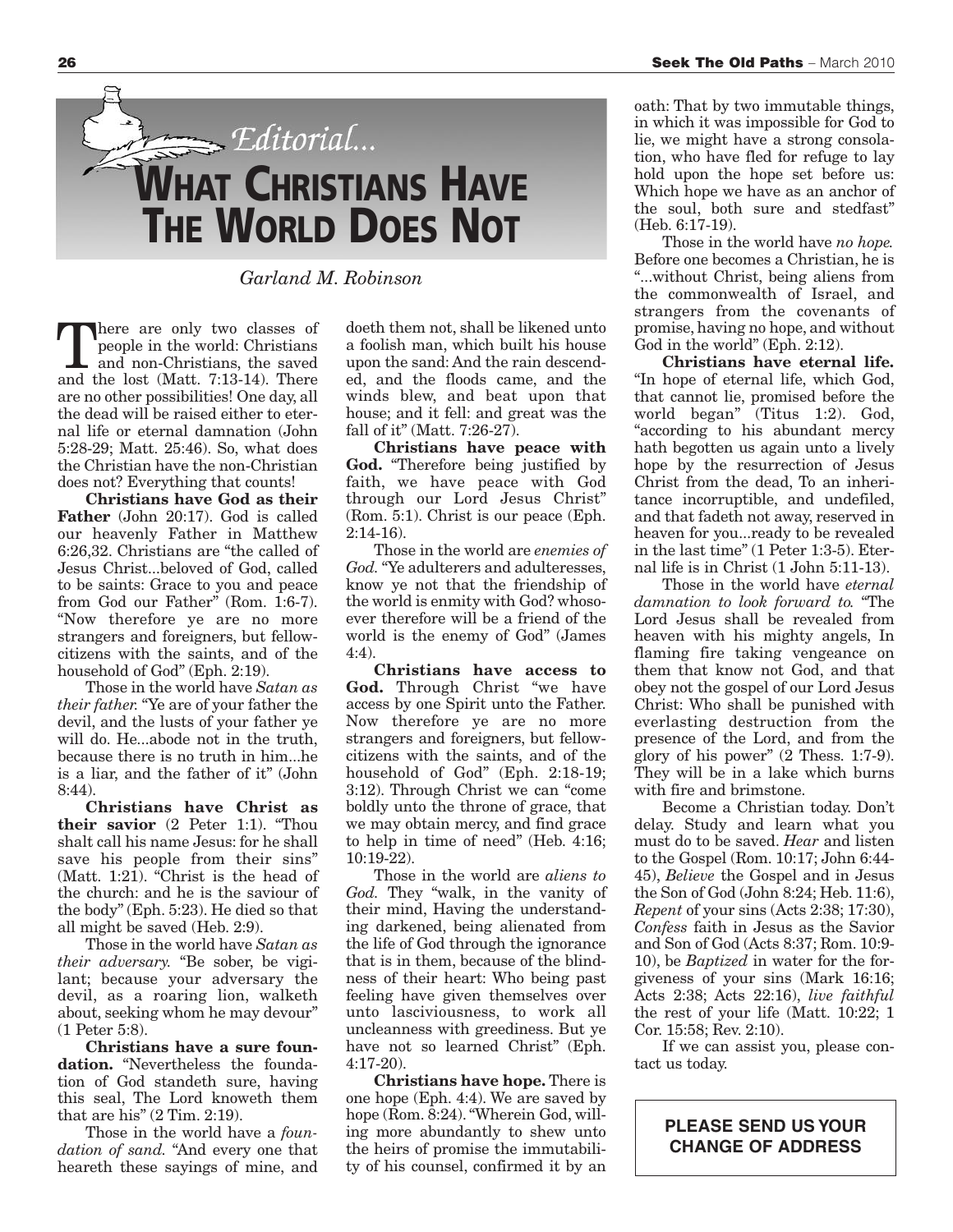#### **A Response…**

*(Continued from page 25)*

The article continues, *"In recent years, congregations like Otter Creek have adopted a more progressive view of their faith. They've added instruments to church services on Sunday nights and during the week. And they've begun cooperating with other faith groups, especially on charitable projects."* How sad, but true! Yes, they have "adopted a more progressive view" and they have "added" that for which there is not the least bit of scriptural authority. The Bible says those who so do are guilty of sin (2 John 9-11). The fact that they have "added instruments to church services on Sunday nights and during the week," shows they have gone beyond the things (the scriptures) which are written — the very thing the apostle Paul warned against (1 Cor. 4:6). Why limit the use of instruments to Sunday night and week nights? Worship is not limited to Sunday morning! Could this be an effort to "appease" those who object to the use of instrumental music in worship? According to Smietana,*"Sanders and others say this approach is faithful to their traditions and to the Bible."* All faithful Christians know "this approach" is definitely NOT FAITH-FUL TO THE BIBLE. Let "Sanders and others" step forward with the scriptures that authorize "this approach." Friends, it cannot be done!

Mr. Smietana says, *"To understand what's happening in Churches of Christ, it helps to look at the Bible."* Yes, indeed! When one looks at the Bible it becomes readily apparent that what's happening in churches of Christ is without scriptural warrant. If those who "look at the Bible" would accept what the Bible teaches rather than following the doctrines of men, we wouldn't be in the mess we're in today.

A gross misrepresentation of the Campbells, Barton W. Stone and the Restoration Movement appears in the article under review. It is claimed, *"The Campbells and Stone believed churches of their day had split into too many denominations. Those denominations bred hostility between Christians."* And, *"So the Campbells and Stone wanted to go* *back to the Bible and create a simpler kind of church that could unite all denominations."* The fact is, Campbell and Stone recognized the hostility that existed among the denominations, and the only way to solve this problem was for all to go back to the Bible and practice only that which is taught therein. They coined the slogan, "Where the Bible speaks, we speak. Where the Bible is silent, we are silent." In principle, this is what the apostle Peter taught — "If any man speak, let him speak as the oracles of God"(1 Peter 4:11).The Campbells and Stone never desired to "create a church that could unite all denominations." They recognized the sinfulness of sectarianism and they fought it "tooth and nail." The Scriptures still teach that there is but one church, the body of Christ (Eph. 1:22,23; 4:4). Christ is the head of his church (Col. 1:18). He adds the saved to his church (Acts 2:47). There are no saved persons outside of Christ (2 Tim. 2:10). Only those who obey the Gospel of Christ and live the Christian life faithfully will be eternally saved (Rev. 2:10; 2 Thess. 1:7-9).

In referring to instrumental music in worship, Mr. Smietana says, *"But churches disagree on why they sing a cappella. Some congregations do because that's the way they've always done it. Others say that it remains the biblical model and that to use instruments in church is a sin."* It is likely that some members of the church of Christ can give no better reason for singing a cappella than "that's the way we've always done it." Friends, ignorance of the Scriptures is not limited to denominational churches. After almost 46 years of preaching, I am convinced that many church members are scripturally illiterate. But the fact that a practice is done because "that's the way we've always done it," hardly justifies the practice. One may do many things, for many years, and still be wrong in his practice. We sing a cappella because that is the only way we are authorized to worship God in song. It is a matter of having scriptural authority for all we do (Col. 3:17).

**Dan Chambers,** pulpit minister at **Concord Road Church of Christ,** is quoted as saying, *"We do it out of conviction...we believe it's the kind of worship God wants in the church."* While what brother Cham-

bers says is true, his statement is inadequate. Most people in the denominational churches do what they do out of conviction, but the difference between them and ourselves is this: We have scriptural authority for our practice, but they do not. It was because of this "conviction" brother Chambers said he's reluctant to work with people of other faiths. I have the same "conviction" but I'll tell you what my "conviction"is based upon. I hold this "conviction" because of what the apostle Paul said. Hear him, **"And have no fellowship with the unfruitful works of darkness, but rather reprove them"** (Eph. 5:11). Though they may mean well and may be very sincere, people who are in denominationalism are in spiritual darkness. **Denominationalism is a work of spiritual darkness.** Only those people who have obeyed the Gospel of Christ and thereby have been translated into the kingdom of his dear Son, are walking in the light of God's word (Col. 1:13,14; 1 John 1:7).

Doug Sanders claims that over the past two years he has worked with *"Baptists, Methodists, Presbyterians, Jews, Catholics and other local believers."* No doubt he has, but that does not justify what the Scriptures condemn. He claims that *"cooperating with other faiths, especially on charitable projects, makes sense."* It may make sense to Sanders, but do you think it "makes sense" to the Lord, when his word condemns such? I think not!

Now let's look at a statement by *"Lee Camp, who teaches theology and ethics at Lipscomb University."* According to Camp, Alexander Campbell started out with good intentions but a faulty assumption. Camp said, *"He assumed that one could simply read the Bible and everyone would come to the same conclusions."* Brethren, it is little wonder why so many of our young people leave the church when we have a professor on a college faculty who knows no more than this about Alexander Campbell and his teaching.To accuse Campbell of such a simplistic approach to the Bible and a proper understanding of God's word is ludicrous. Campbell never held any such "assumption."

Campbell spent the greater part of his life teaching people the truth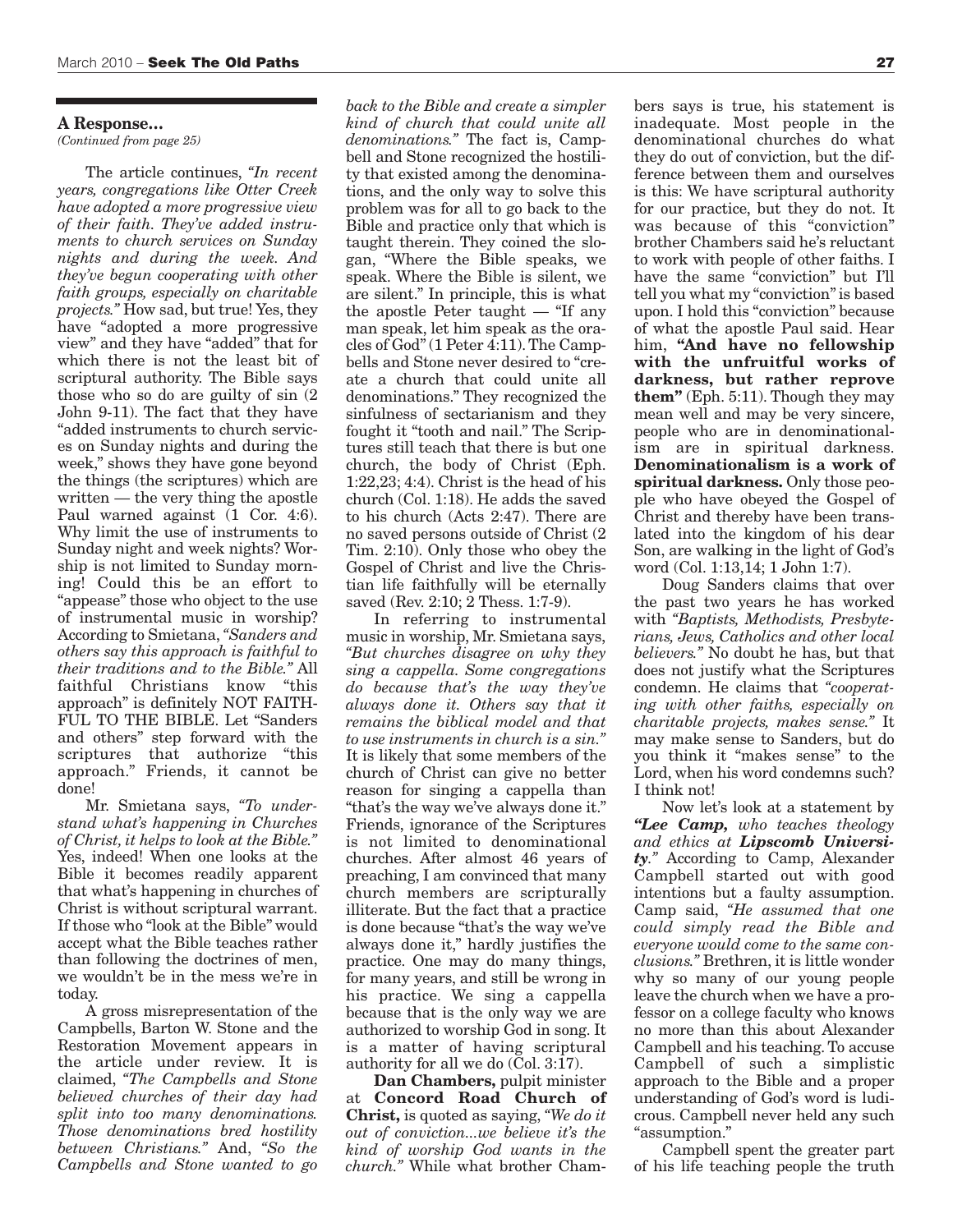as he understood it revealed in the Bible.Why would he have done this if he thought that all who just read their Bible will come to the same conclusion? After saying, *"It wasn't quite so simple,"* Camp continued, saying, *"Instead, followers of Stone and the Campbells began to split.Those in the north eventually formed two distinct groups — the Independent Christian Churches/Churches of Christ and the Christian Church (Disciples of Christ). Most in the south became Churches of Christ group."* That there eventually was <sup>a</sup> split among brethren is not denied. It would have been helpful if Camp would have told us why the split occurred. The split occurred, not over the instrument, per se, but over how to ascertain Bible authority. Those who favored the use of the instrument in worship held that *whatever is not specifically forbidden by Scripture may be used,* while those who held to the biblical view of Scriptural authority, held that *only that which is authorized in the Scriptures may be practiced (without sinning).* Those who wanted the instrument in worship held that since its use is not specifically forbidden, then its use is allowed. Well, neither is adding ham and eggs to the unleavened bread and the fruit of the vine (grape juice) on the Lord's table forbidden. The same "authority" which allows the use of instrumental music in worship, will also allow ham and eggs in the Lord's supper. If not, why not? Once the gate of biblical authority is thrown open, the liberals among us have <sup>a</sup> field day!

Finally, let's look at <sup>a</sup> few observations made by various individuals. *"Glenn Carson, president of the Disciples of Christ Historical Society in Nashville, said that congregations like Otter Creek are creating <sup>a</sup> fourth stream of the Restoration movement, distinct from Churches of Christ and other groups."* Sad, yes, but true. *"One of the first so-called progressive congregations was Woodmont Hills in Nashville. Another is Richland Hills Church of Christ, near Fort Worth,Texas."* True, but not only are they **"progressive,"** they are also **digressive.** They have digressed from the New Testament pattern for the church. Camp is concerned *"congregations like Otter Creek could lose their distinctive nature."* Truth is, they have

ALREADY lost their distinctive nature! Following the New Testament will make any group distinctive, but departing from it will cause any group to lose its distinctiveness.

Brother Dan Chambers said that even though he's reluctant to cooperate with other faith groups, he does<sup>n</sup>'t criticize churches of Christ that do. Well, Dan, what happened to consistency? Either what they are doing is right or it's wrong! If the practice is wrong, then the practice must be criticized. If the practice is right, then we ought to all join in and help. Brethren, if there is anything Jesus does not condone, it's the fellow that tries to straddle the fence. Jesus said, "He that is not with me is against me, and he that gathereth not with me, scattereth abroad" (Matt. 12:30).

Smietana wrote, *"There's at least one danger in the progressive movement, Camp said, He's concerned that congregations like Otter Creek could lose their distinctive nature. 'We could just become plain vanilla evangelicals,' he said. Instead, he'd like to see other Christian denominations learn from Churches of Christ, especially when it comes to the weekly Communion. Other Protestants take the Lord's Supper far less often, sometimes once <sup>a</sup> month, sometimes quarterly. That means they are missing out on an important part of worship.* 

In reality there is no such thing as "other Christian denominations." The word "other" implies that we (churches of Christ) are denominational. So long as we remain faithful to God's word, in doctrine and practice, we are NOT DENOMINATION-AL. If we depart from God's word, we lose our identity and, therefore, we become just another denomination among many. If we use biblical terminology, there is no such thing as <sup>a</sup> "Christian denomination." Christ died to purchase his church (Acts 20:28). He did not die for any denomination. Just before he died, Jesus prayed for unity among all who follow him (John 17:20,21). Denominationalism exists in direct opposition to that for which our Lord died.

Brethren, as far as this world is concerned, we are isolationists. We are neither to "love the world," nor are we to be "conformed to this world" (1 John 2:15-17; Rom. 12:2). When we cease to be isolationists, we enter into apostasy.

Brethren, I fear in some cases we are making to much out of the socalled "Restoration Movement." It's not unusual to hear some brethren refer to what they call our "restoration heritage." Surely, men such as Thomas and Alexander Campbell, Barton W. Stone and James O'Kelly are to be commended for their efforts to restore primitive New Testament Christianity. However, we should remember, Alexander Campbell did not build the church of Christ, nor purchase her with his shed blood, but Christ did (Matt. 16:18; Acts 20:28). We are not Campbellites. We are Christians. I do not appeal to Campbell for my religious convictions. I appeal to the Bible.

When churches of Christ follow only that which is authorized in the Bible, they are not descendants of the Restoration Movement. Jesus said, "...the seed is the word of God" (Luke 8:11). When the "seed" is planted in an honest heart, it will produce only <sup>a</sup> Christian and where Christians assemble, the church of Christ exists. **The Bible only, makes Christians only, and the only Christians.** How else can we account for the fact that there were churches of Christ in America long before the Campbells arrived on its shores. Alexander Campbell did not start the church of Christ as Baptists and other such denominations have long claimed.

This article by Bob Smietana basically does three things: 1) It misrepresents the stand faithful churches of Christ take relative to the Scriptures. 2) It misrepresents Alexander Campbell, Barton W. Stone and the Restoration movement in several areas. 3) Unfortunately, it shows the sad departure from the faith the Lord's church has experienced in so many places.

Brethren, it's later than we think!

> *1336 Spring Lake Rd. Fruitland Park, FL 34731*

*Jesus came to this world and lived among men without ever sinning. He gives us a perfect example to follow. He requires that we live for him in faith and obedience. Only then can we be saved (Matt. 7:21; Heb. 5:9).*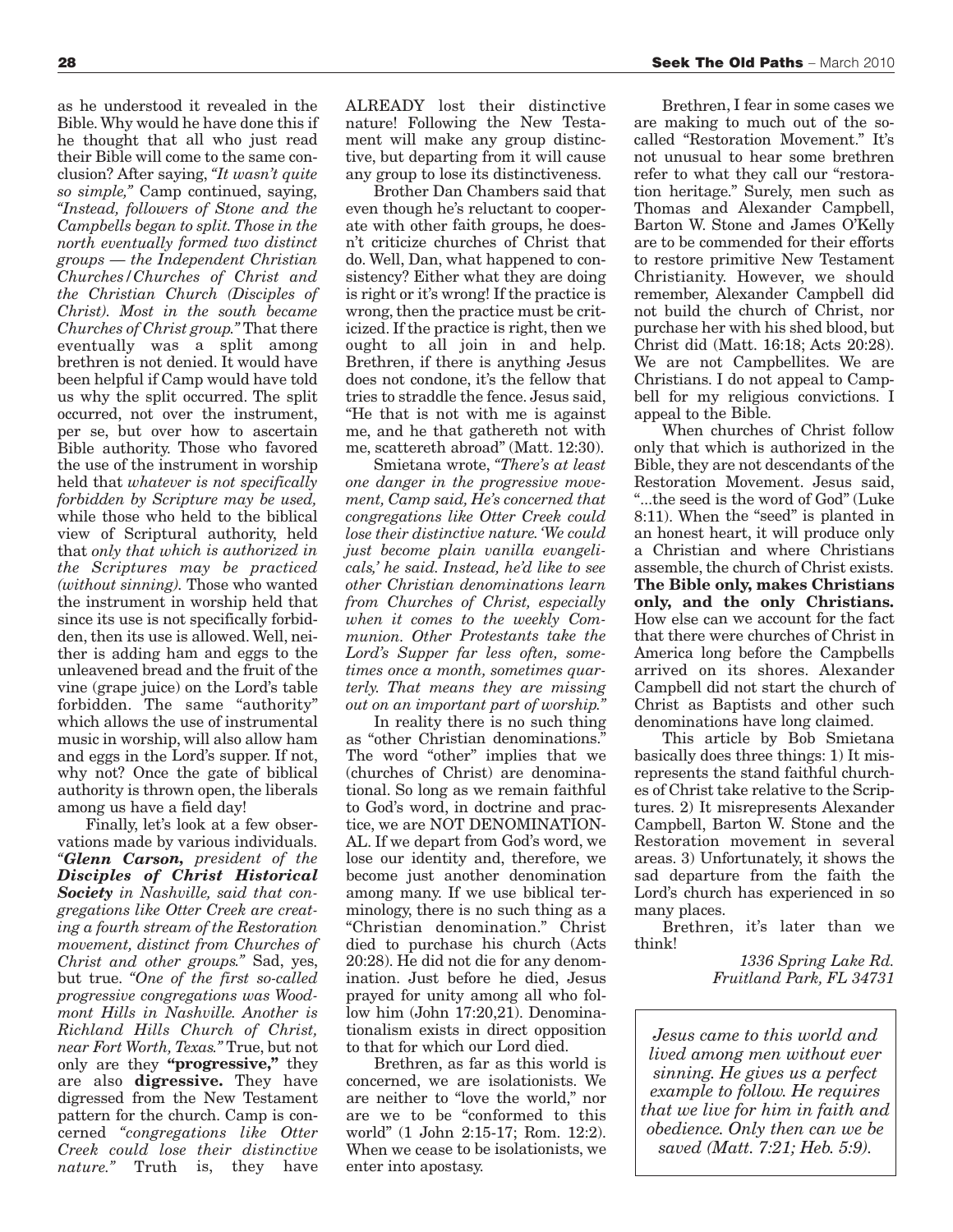## **OLD WAY ISN'T THE ONLY WAY**

*As Some Churches Of Christ Cling To Tradition, A Few Drop Their Isolationist View And Work With Other Faiths, They Say:*

his news article appeared on the front page of the Nashville, *Tennessean* on Sunday, January 31, 2010, written by Bob Smietana. It fits perfectly with the progressive agenda of the Nashville, *Tennessean* newspaper. Progressives despise anyone who holds to established principals such as the Constitution, Bill of Rights or God's Holy and inspired word. They, with their superior attitude, would render such documents as subject to change at the whim of those who are wiser than man or God.They look down on those who hold to objective absolutes as unlearned and narrow minded.

Count this writer as one who believes that God's word is the perfect, final, complete and unchangeable revelation of God to mankind (2 Tim. 3:16-17; 1 Cor. 13:10; Heb. 1:1-2). Count me as one who believes that no man is able to improve upon God's word.All will be judged one day based upon the teaching of Jesus Christ (John 12:48). It all comes down to whether or not we believe God's word. Love for God and mankind is found in truth and obedience. Jesus taught that if we love Him, we will keep His commandments (John 14:15)."And being made perfect he became the author of eternal salvation to all them that obey him" (Heb. 5:9). Adam and Eve lost paradise and life eternal because they went beyond God's commandments. "Whosoever transgresseth and abideth not in the doctrine of Christ, hath not God. He that abideth in the doctrine of Christ, he hath both the Father and the Son" (2 John 9). If the only place we can find authority for a thing is in the creeds and doctrines of men, then one has gone beyond "the doctrine of Christ."

There is no salvation in the doctrines of men. Man can not save Himself. Jeremiah 10:23 says, *"O Lord, I know that the way of man is not in himself; it is not in man that walketh to direct his steps."* Men write their creeds which teach that salvation is "by faith only," but God's word does not so teach. Men write that salvation is "by grace only," but God's word does not so teach. Men sprinkle a few drops of water on an infant and call it baptism, but God's word does not so teach. Men teach that a Pope is the earthly head of the church, but the scriptures do not so teach. The list is almost endless of what men teach as their creed or doctrine, but God is not bound by what men believe and teach. Any person or group may decide to start their own church and write their own rules of faith, but only a fool would believe that God is bound by the creeds and doctrines of men.

The Old Testament has many examples of mankind turning their backs upon God and His instructions. God destroyed the entire world with the exception of those aboard the ark. Without exception disobedience leads to disaster. God is immutable, and is no respecter of persons. We are told that he is the author of salvation to all who obey Him (Heb. 5:8-9). Since obedience is essential to salvation, then it follows that man is capable of understanding the Lord's instructions. However, man is often arrogant and self willed and desires salvation on his own terms.This is the basis for men establishing their own churches and writing their own creeds, doctrines, manuals, confessions of faith, catechisms, and such like.

Jesus taught, *"If you continue in my word, then are you my disciples indeed; And ye shall know the truth, and the truth shall make you free"* (John 8:31-32). Note that Jesus said ye shall know "the" truth, not 'a' truth or 'some' truth. Does it require some time and effort to know the truth? Yes indeed, Paul instructed Timothy to *"Study to show thyself approved unto God, a workman that needeth not to be ashamed, rightly dividing the word of truth"* (2 Tim. 2:15). Are many people just too lazy to put forth the time and effort to know the truth? Yes. Do many blindly follow some preacher or teacher, some human creed or doctrine? Yes. No person will be judged based upon a human creed, doctrine or philosophy, for they are from men and not from God. Man cannot save himself and yet he has over and over attempted to do so. Soul a Savior you are needing!

The newspaper article begins with quotes from **Doug Sanders** who stated *"When he was growing up he learned there were two kinds of people in the world. Those who belonged to the a capella Churches of Christ who were going to heaven, and those who didn't were going to hell." "In the church of Christ we had all the answers,"* said Sanders associate minister at **Otter Creek church in Brentwood.** *"And if we had the answers, that meant everyone else didn't. It's kind of embarrassing to admit it but that's the way it was."* If Doug had paid attention to what the Bible and his father taught, it would be that those who believe and obey God will be saved and that those who refuse to do so will be lost (Matt. 7:21). Doug, unlike the apostle Paul, is ashamed of the Gospel (Rom. 1:16).

Just who is this **Doug Sanders** who attempts to speak for what members of the Lord's church believe and teach? He is the son of the late Joe and Evelyn Sanders. The husband of the late Lady Frank Ezell Sanders. I have known Doug from a child and he by no means has the ability to state accurately what members of the church of Christ believe and teach. He is not only a poor student of the Bible but also falsely claims to know what knowledgeable Christians believe.

His father, Joe Sanders, never taught what Doug claims the church of Christ believes and teaches. When Doug was a child his father Joe Sanders and I were co-teachers of an adult Bible class. It was his father that asked me to preach in his place at the Stewart Creek church of Christ when he had a conflict of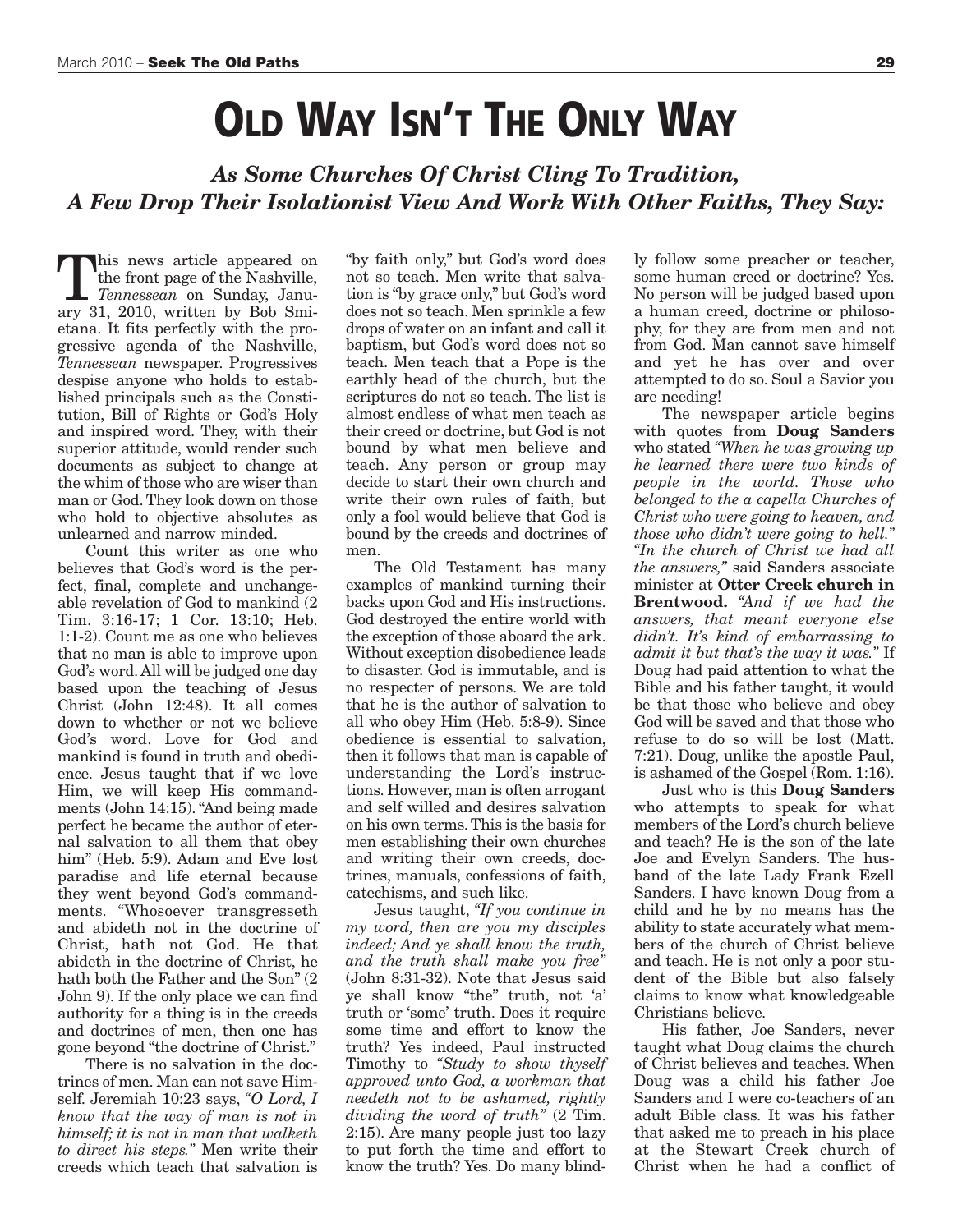schedule. It was one of the first sermons I preached.

Joe Sanders, the father of Doug, was a knowledgeable and faithful preacher of God's word and I refuse to allow his son to falsify what he and the church of Christ taught and believes. Joe and other faithful Gospel preachers only teach what the Bible teaches. In the New Testament (which records the early history of the Lord's church), the command of God is without exception to sing. Not one hint, not one mention of employing instruments of music in the worship of the New Testament church. Secular history teaches that it was hundreds of years later when men added instruments in worship services. Instruments are therefore a clear violation of God's warning that we are not to add to or take from His word. The introduction of instruments of music was not done to please God, but man. It is a symptom of progressivism and without exception, will in time, lead to further departures. History proves this to be true. Israel, God's chosen people in the Old Testament, departed so far with their progressivism that they embraced idolatry. No Doug, I was there when you were growing up and heard what your father and other faithful Christians taught and you have mis-characterized what was and is believed and taught. Would you (or anyone else) be so foolish as to teach that one may disobey the Lord and remain in His favor?

Doug, it is not a matter of "if we have the answers," but does God have the answers and the ability to make them understandable? The false concept held by "progressives"is that there are no clear and absolute answers and that whatever one believes is acceptable (cf. John 8:32).

The restoration movement was not designed to establish a new denomination, or one at all. It was to have those who had written their own creeds and doctrines to cast them aside and to allow God's word to be the authority for everything believed, taught and practiced. Multitudes made that transition and the Lord's church was restored to it's original purity of faith and practice. We are told, *"And whatsoever you do in word or deed, do all in the name of the Lord Jesus, giving thanks to God and the Father by Him"* (Col. 3:17).

God's word teaches nothing about denominations. Christ built His church and purchased it with His own blood (Acts 20:28). How dare any man counterfeit the blood purchased church of the Lamb of God? It is to the church established by Christ that He adds the saved when they have complied with His commands of **faith, repentance, confession and baptism by immersion in water for the remission of past sins**  $(Acts 2:41-47)$ . Then one must continue in the teaching of Jesus Christ (John 8:31-32).

Departures from the instructions of God are nothing new. The Bible records that such has occurred throughout time. It is still taking place today as men refuse to abide in the teaching of God. Hear the words of Jesus. *"Not everyone that saith unto me Lord, Lord, shall enter into the kingdom of heaven; but he that doeth the will of my Father which is in heaven. Many will say unto me in that day, Lord, Lord, have we not prophesied in thy name? And in thy name have cast out devils? And in thy name done many wonderful works? And then will profess unto them, I never knew you: depart from me, ye that work iniquity"* (Matt. 7:21-23).

Just who do you suppose were those who Jesus said he didn't know? They were those who did not abide in the doctrine of Christ. They went beyond His authority: just as Nadab and Abihu when they offered unauthorized fire (Lev. 10:1-2), just as King Saul lost favor with God when he brought back king Agag and the animals for sacrifice. There are many examples of those who refused to abide within the confines of God's instructions and as a result perished. But some people simply never learn.

Since God did not authorize instruments of music in the worship of the Lord's church, why would they be any more acceptable than the selfwilled actions of Nadab, Abihu, king Saul and a host of other examples of self-will that are recorded for our learning (Rom. 15:4)? Perhaps you should read (2 Tim. 3:1-9) once again.

It appears Doug, that you as a progressive, find fellowship with other progressives but you heap insult upon those who hold true to the faith once delivered to the saints (Jude 3). My prayer for you and the once faithful **Otter Creek** church is

that you will repent and return to God's favor — abiding within the doctrine of Christ.

> *In Christian love, Lloyd Gale 1186 Martha Leeville Rd. Lebanon, TN 37090*

### **CONTRIBUTIONS**

| Bobby & Mary Lawrence\$100                   |  |
|----------------------------------------------|--|
| Geneva Stark\$10                             |  |
| Bill & Jean Willard \$10                     |  |
| Donald & Weda White \$60                     |  |
| Berea C/C, Rives, TN \$100                   |  |
| Murriel C. Windham \$20                      |  |
| William & Jean Mayfield \$10                 |  |
| Old Hope C/C,                                |  |
| Thompsons Station, TN \$50                   |  |
| Mt. Olivet C/C,                              |  |
| Greeneville, TN\$150                         |  |
|                                              |  |
| Russell & Imogene Billings \$25              |  |
| Mt. Judea C/C,                               |  |
| Mount Judea, AR\$50                          |  |
| Church of Christ,                            |  |
| Maysville, OK\$100                           |  |
| William & Susan Trees\$20                    |  |
| Chuck & Nancy Verkist\$25                    |  |
| Lord's Way C/C,                              |  |
| Springfield, VT\$50                          |  |
| Corrine Young\$25                            |  |
|                                              |  |
| Anonymous \$200                              |  |
|                                              |  |
| Chuck & Nancy Verkist\$25                    |  |
| Ernest & Sandra Armstrong\$500               |  |
| Arlington C/C,                               |  |
| McMinnville, TN\$50                          |  |
| Saks C/C, Anniston, AL \$50                  |  |
| Jamie Hampton\$50                            |  |
| Robert M. Price \$200                        |  |
| Robert M. Price \$200                        |  |
| B. G. & Barbara Benton \$25                  |  |
| Anonymous\$100                               |  |
|                                              |  |
|                                              |  |
|                                              |  |
| Patricia A. Chadwell\$20                     |  |
|                                              |  |
| Beginning Balance\$10,869.42                 |  |
| Contributions\$2,615.00                      |  |
| Debits                                       |  |
|                                              |  |
| Postage \$1,946.65                           |  |
| Paper \$1,875.00                             |  |
| Supplies\$223.58<br>Ending Balance\$9,439.19 |  |
|                                              |  |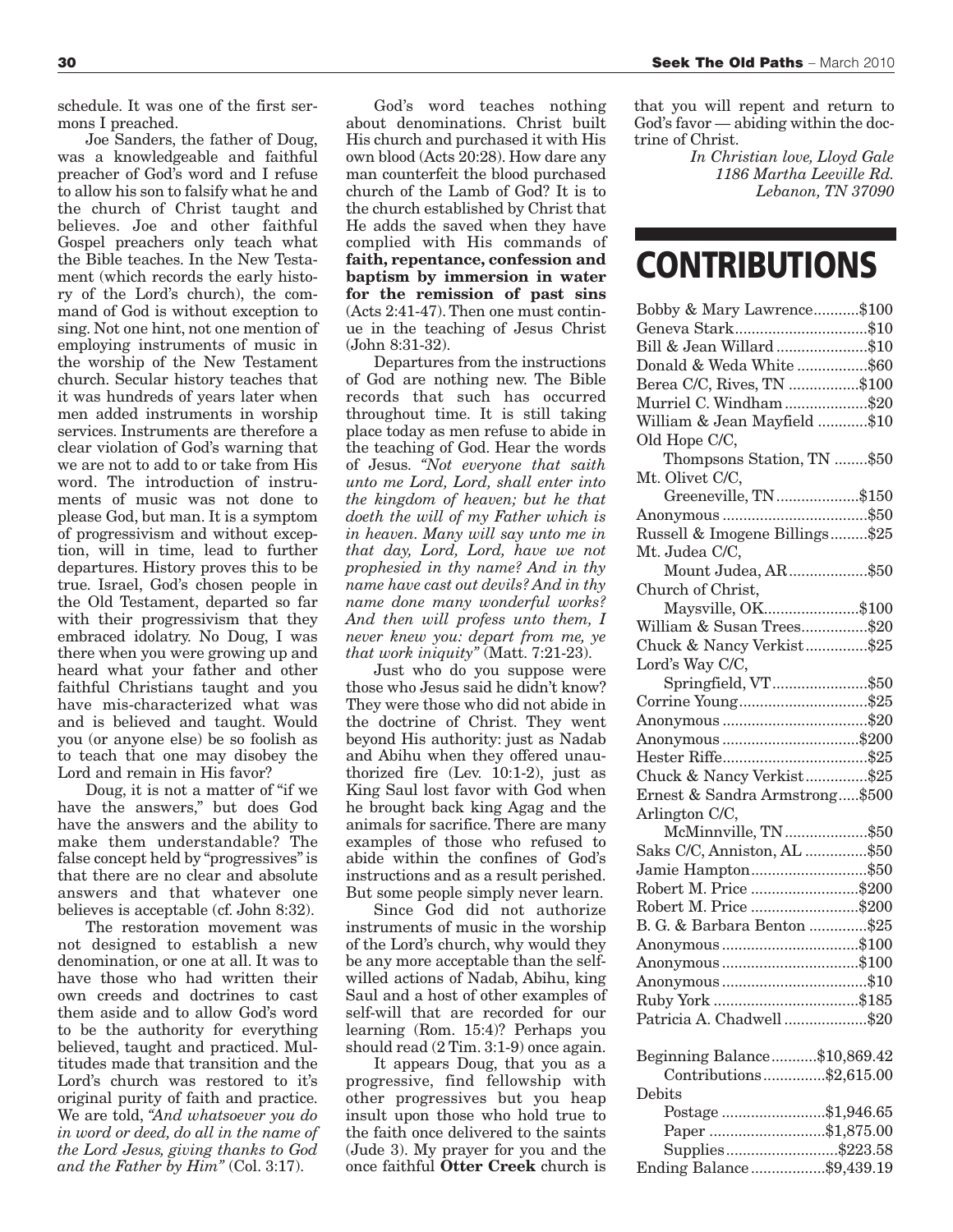

**Preacheritis and unpreacheritis**<br>are two sad diseases which<br>have become predominant in<br>the church Both of these diseases are two sad diseases which the church. Both of these diseases center around how congregations and individual Christians look at preachers. These diseases cause congregations to build around the preacher instead of the congregation being built around Jesus Christ. These diseases also can cause congregations to disintegrate because of the preacher instead of being unified because of Christ. Because of these diseases, many Christians either recommend a congregation or complain about a congregation in terms of the preacher.

Preacheritis infects the church in a variety of ways. Frequently it is heard that one should come to a particular congregation to hear the preacher. It is never the preacher that needs to be heard; instead, it is the message or Gospel of Christ that needs to be heard (Rom. 10:10-17). Instead of inviting individuals to come and hear the preacher, they should be invited to come and hear about Jesus Christ (Matt. 11:28-30).

Frequently it is said that preachers should be heard because of the delivery of their sermons. Some are bragged about because they can quote scriptures and preach without notes. Some are bragged about because they interlace their sermons with a variety of stories that attract attention. Some are deemed to be worthy of hearing because they are known because of their media work on television, radio or in publications. Others are said to be exceptional because they use graphs, charts or computer presentations during their lessons. When the preacheritis is stripped away, only one thing really matters. Did the preacher, to the best

of his ability, deliver the message of the Gospel that needed to be delivered in a way that was pleasing to God? The apostle Paul wrote, *"For though I preach the gospel, I have nothing to glory of: for necessity is laid upon me; yea, woe is unto me, if I preach not the gospel"* (I Cor. 9:16).

Unpreacheritis is the open expression that one simply does not care for a preacher and desires his demise. Unpreacheritis is as damaging to the church as preacheritis is. Unpreacheritis believes that because a certain preacher does not meet one's personal perceptions of a preacher, he should be removed. Preachers are as different as other people are different. It is sad however that often a preacher's work is hurt because members fail to allow for personal differences. Instead of accepting the preacher for the abilities and good qualities that he has, he is frequently compared to the last five preachers that preached for a particular congregation. He does not have the personality of preacher four, he does not have the compassion of preacher two, he does not visit like preacher three, and he does not know the members like preacher one. How can any individual survive being expected to follow the patterns, habits, and expectations of so many different people?

In the attitudes of unpreacheritis, preachers have not been hired or have been fired because they did not golf, throw a football with young people, know about hockey, or understand local customs pertaining to showers, weddings and funerals. Preachers have been rejected because they did not use computers, understand internet and web sites or have a pleasant preacher's voice. Ironically, preachers have been

rejected because they are too young, middle aged or too old. They have been rejected because they were not married, were married, had children or did not have children. Preachers are rejected because they do not have a degree, they have a degree, they use too much scripture, they move too slowly or too fast in class or simply because the congregation needs a change and changing the preacher is the easiest change to make.

No congregation can be what God wants it to be until preacheritis and unpreacheritis are removed from their thinking and practices. A preacher is just a fellow laborer in the wonderful work of Jesus Christ. He is a man that has strengths and weaknesses. He is a man that stands before the judgement of God for every action he does and every word he speaks. He is a man that will be judged for his successes and failures alike. He is a man that needs God's grace and forgiveness. He is a man that loves brethren and needs brotherly love. He is a man that does well and makes mistakes. He is a man that needs man's forgiveness and needs to be forgiving of men. Simply, he is just like you.

> *395 W Main St. Algood, TN 38506*

#### **THE PURPOSE OF PREACHING**

- To declare good news. Rom. 10:15; Luke 2:10-11
- To present the Truth. Gal. 4:16; John 8:31-32;
- To inform the listener. Acts 2:40- 41; Mark 16:15-16; 1 Cor. 1:18-21
- To show the consequences of sin. Rom. 6:23; Rev. 21:27; Isa. 59:2
- To produce faith. Rom. 10:13-17; Acts 15:7; John 6:44-45
- To condemn error and rebuke the erring. 2 Tim. 4:2; 1 Tim. 5:20; Eph. 5:11
- To restore the erring. James 5:16,19-20; Gal. 6:1; Matt. 18:12- 13
- To edify the hearer. <sup>1</sup> Thess. 5:11; Rom. 14:19; 1 Cor. 14:12
- To encourage Christian living. 2 Peter 1:5-11; Eph. 6:10-17; 1 Peter  $2.9$
- To comfort those in sorrow. Rom. 12:15; 15:4; 2 Cor. 1:3-4; John 14:1-3,27